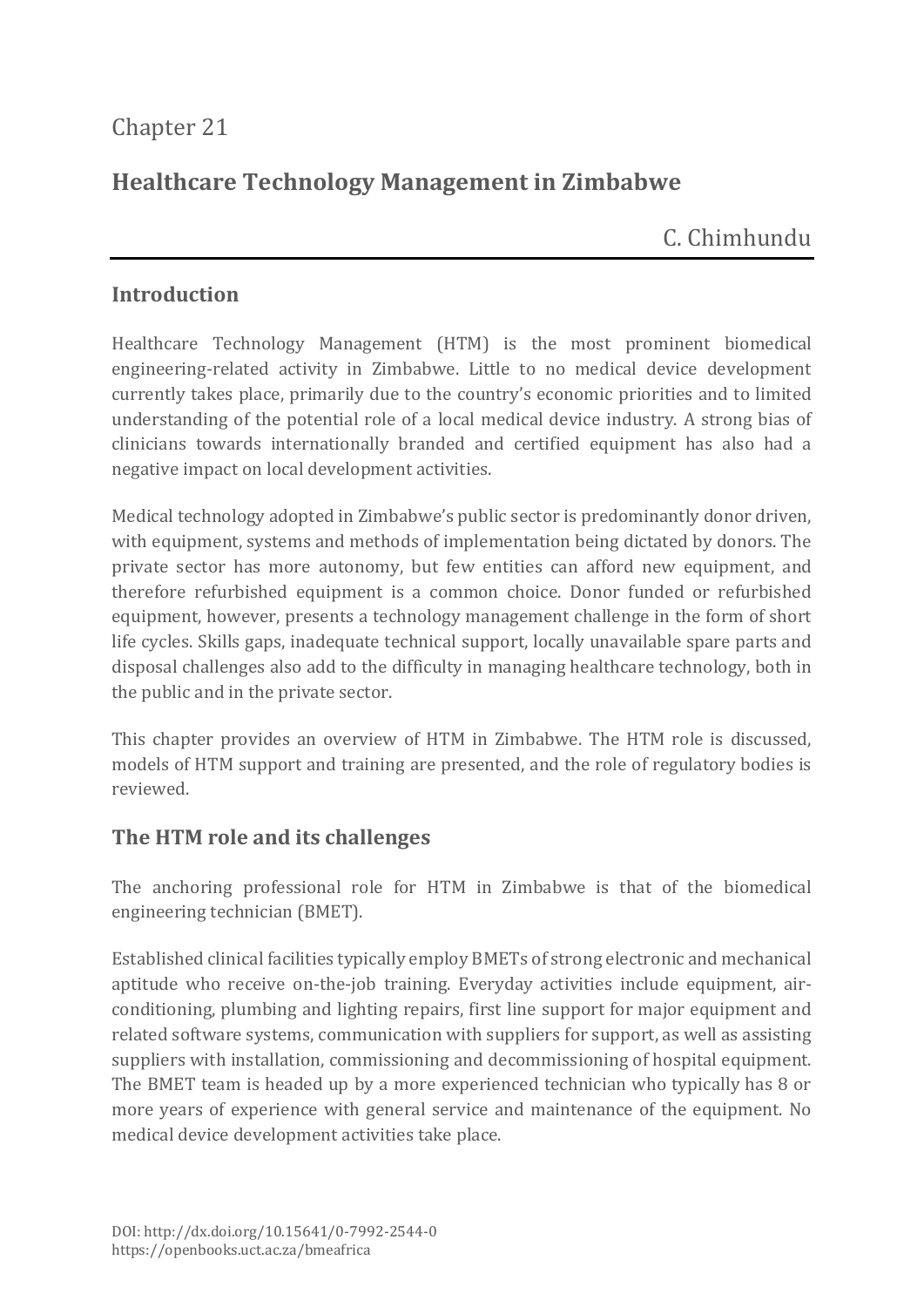In the private sector, procurement is a collaborative exercise between a more experienced technical staff member, often referred to as the chief or head BMET, and staff with financial, executive and end-user roles within the hospital. The role of the head BMET is crucial in the procurement process, and involves research and engagement of suppliers of equipment to establish technical specifications and cost, and to guide internal decision making. Part of the procurement exercise also involves workshop and conference attendance to understand product ranges and technological advances, as well as attending demonstrations by various potential suppliers, especially for new equipment.

The availability of foreign currency for procurement is key, especially for larger equipment, but is not always guaranteed. This implies an unpredictable wait time for allocation and remittance to foreign suppliers who have strict 100% payment policies prior to shipment. While technical planning remains one of the functional areas of BMETs, planning for repairs, replacements and associated down-time is unpredictable where foreign imports are concerned.

Another major procurement-related challenge faced by BMETs is that of unforeseen failure on commission. Technical manuals are often excluded from shipments as they provide a future source of income for the supplier. While this makes business sense for the supplier, the scarcity of local agents to assist with troubleshooting further increases clinical down-time. This consequently incapacitates in-house BMETs who revert to bringing in technicians from the supplier company to resolve what is sometimes discovered to be a minor technical fault.

Power supply quality and load shedding cause frequent failure of operational equipment. This escalates the cost of repairs and maintenance. Voltage fluctuations cause a myriad of electronic faults, which result in the bulk of the work carried out by BMETs being related to repair and replacement of damaged parts. Additionally, unforeseen phase rotations on the power grid cause problems for larger three-phase equipment, which relies on the correct phase sequence delivery for functionality. Facilities with reasonable cash flow invest in the installation of voltage regulators, phase correction units, and uninterruptible power supplies where possible. However, facilities without budget for such investments continue to run equipment on inconsistent and/or poor-quality power supply, shortening equipment lifespan.

Given the limited scope of work imposed on BMETs by the structural and health system challenges they face, there is heavy reliance on support services for the equipment for which the BMETs are responsible.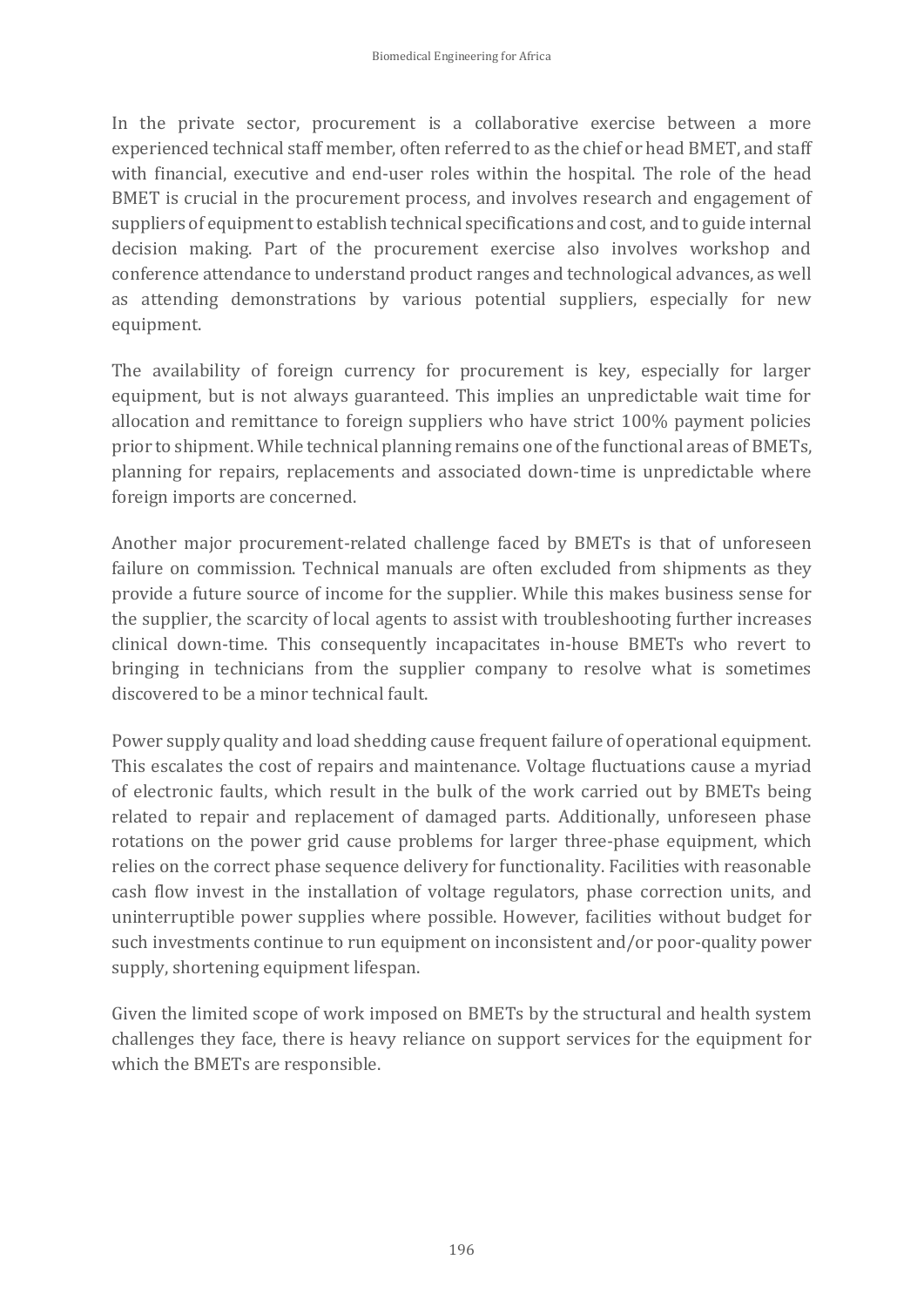### **Models of HTM support**

Two loosely defined models are observed to support the activities of the BMET, referred to here as *Outsourced Services* and *Shared Services*.

#### *Outsourced services*

Where there is a skills gap internal to a healthcare service company or clinical facility, services are contracted out to an external company. This includes both foreign and domestic services. For locally available expertise such as artisanry, architectural design, construction, power upgrades and corrections, equipment installations, computer networking and telephony configurations, local companies may be contracted for onceoff major projects and/or ongoing support.

Foreign contracted services are usually manufacturer-based. One such example is the country's single private radiation therapy treatment centre, established in 2016, Oncocare Zimbabwe1. Oncocare outsources major installations, repair, calibration and servicing of its linear accelerator through the Swedish equipment supplier, ELEKTA, which has a sizeable footprint for cancer treatment equipment in Africa. To complement the remote technical support of the manufacturer, staff operating the equipment and systems receive training on troubleshooting and correctly communicating faults for assistance from BMETs who are also manufacturer trained.

Medical facilities with foreign parent companies rely on foreign based agents of the parent company or sister companies for repairs and maintenance, unless repairs are minor and parts are locally available. Such is the case with Lancet Zimbabwe2, which has no in-house trained staff and receives support from the Lancet Laboratories group. However, it is possible that with such a model, travel and accommodation costs for foreign staff may exceed repair costs. Down-time is sometimes unpredictable as several factors, such as the availability of spare parts at the supplier, transportation, and import expenses and restrictions, all affect overall down-time.

Outsourcing typically follows a needs-based approach. Alternatively, annual maintenance contracts (AMCs) and/or service level agreements (SLAs) are employed. These routes are often reserved for preventative maintenance of more complex equipment or services and training of first line support personnel where available. In other cases, such contracts are used to secure a priority response for major faults.

More established clinical practices have such agreements with South African manufacturers and suppliers such as TECMED Africa as well as South African satellite

http://oncocare.co.zw/

<sup>1</sup> <sup>1</sup> Oncocare Zimbabwe Cancer Treatment Centre, 1 Walmer Drive, Harare, Zimbabwe,

<sup>2</sup> Lancet Clinical Laboratories Zimbabwe, www.lancet.co.zw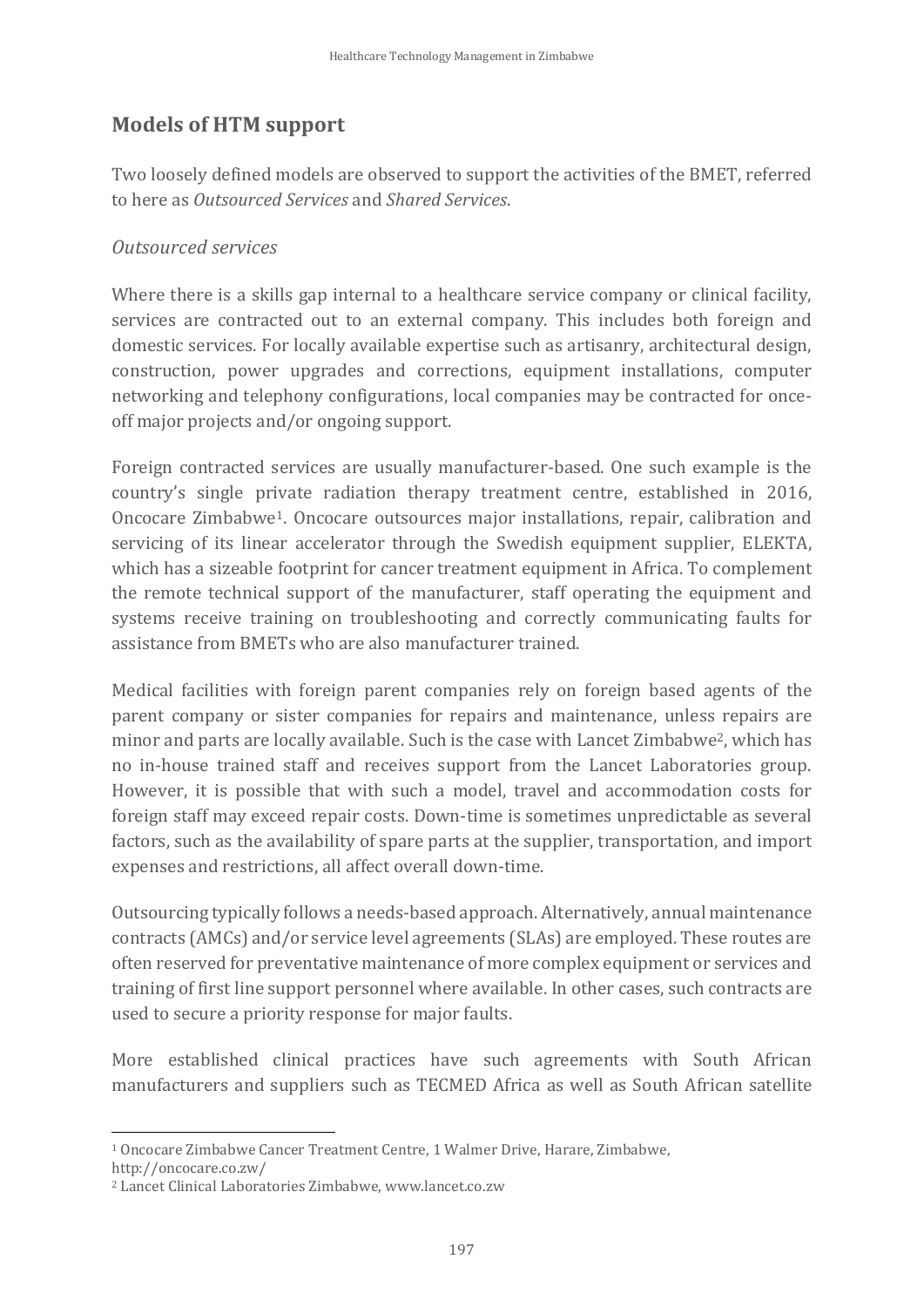offices of foreign companies. Traditional medical equipment giants in the industry also offer and strongly encourage such agreements. However, challenges presented by the shortage of US dollars in the economy attract tighter terms of agreement, such as 100% payment prior to dispatch of skilled personnel.

Strong commercial objectives of the private sector compel agreements that ensure maximal use of assets and adequate support. A generally sound appreciation of AMCs and/orSLAs for fields using complex, high-valued equipment can therefore be argued for the private sector. This is seen at oncology, radiology and pathology service centres across the country, whose business is highly dependent on uptime of equipment and related systems. Relationships between clients and manufacturers allow for a degree of training of resident BMETs on an ongoing basis.

Contracts established at time of sale ensure maximum up-time and safe operation of equipment. A common strategy employed by healthcare facilities, however, is to wait out a warranty period before drafting and signing contracts of agreement. Such contracts outside the warranty period can be costly, with the result that some facilities take on the risk of running without necessary measures for quality assurance, maintenance and repair, which impacts on service delivery when equipment or systems are down.

#### *Shared services*

In the shared services model, one unit provides services to multiple facets of the healthcare facility, with the aim of consolidating business operations. This may extend to a group of healthcare facilities that share services through an established shared services centre. In addition, costs are shared between various cost centres in the healthcare enterprise or group of facilities. Typical services that can be shared include human resources management, information technology, security, procurement, logistics and legal services. Typing pools, which are a common establishment in various clinical entities for the generation of patient reports, may also be a shared service.

The challenge presented by this model, is striking a balance between priority response, efficient use of skilled labour, and cost containment. Where efficient systems are in place in healthcare facilities with more experienced technical staff, the mean time between failures can be so long that it may not justify full-time employment of staff within one company. The skills-to-equipment ratio therefore needs to be taken into consideration.

### **Training**

Formal BMET training methods and curricula are increasingly being introduced in Zimbabwe. In-service training is available and academic programmes are emerging.

*In-service training* is typically conducted by more senior technical personnel. Technicians with instrumentation, information technology, telecommunications, and electrical or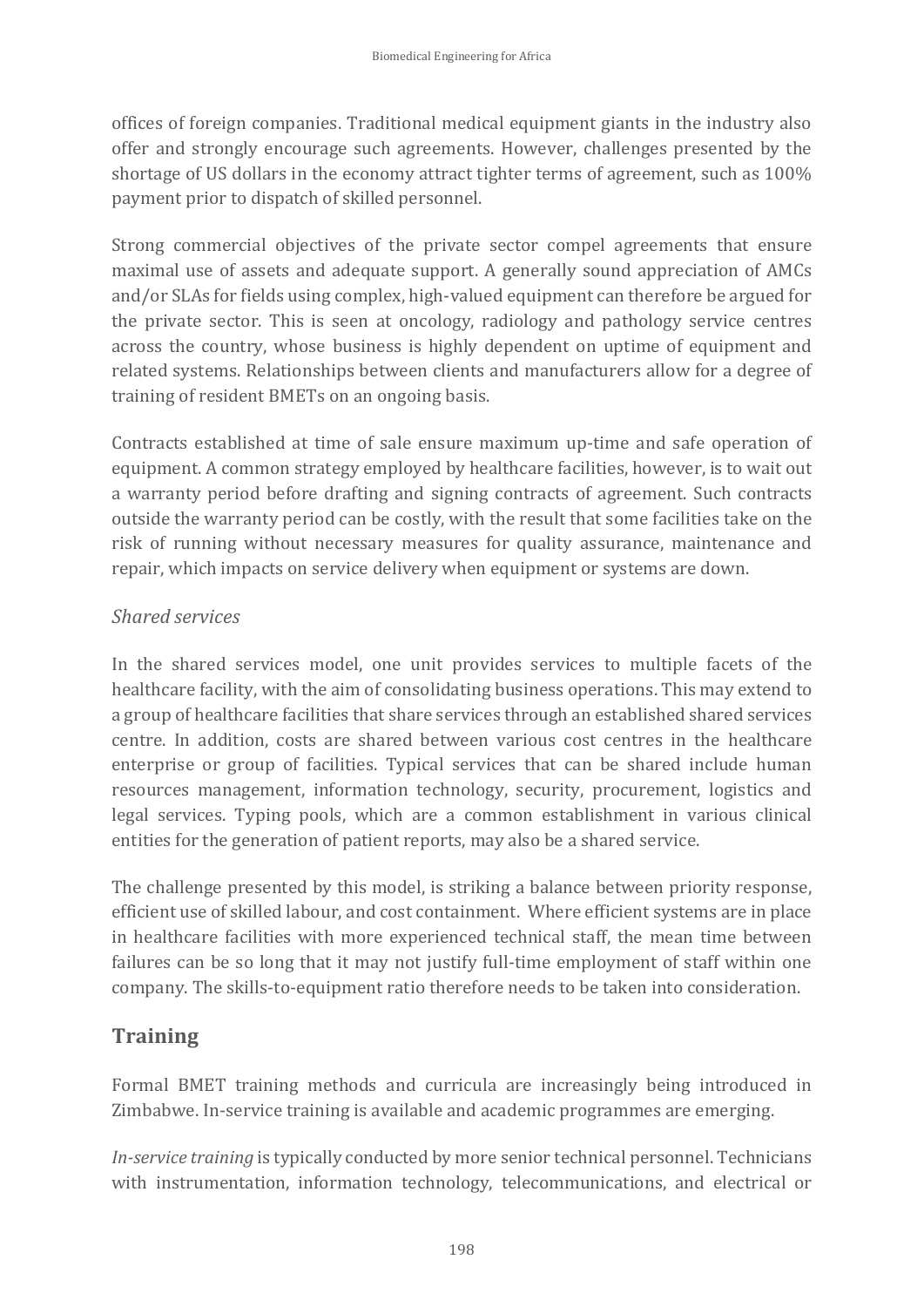electronic engineering qualifications are typically recruited. Activity towards device development is limited, as technicians spend years in training to bridge the gap between engineering/information technology and medicine.

*Manufacturer-based training* is offered by suppliers and/or manufacturers of various technologies at a cost to the company. Levels of training vary depending on the technical competence of the resident technicians and engineers. Conditions of SLAs are also considered, where training is limited to areas excluded in the agreement.

*Student attachments* or internships offer technical development and clinical exposure to students studying towards mechanical, electronics and instrumentation qualifications. Students are often from smaller technical training institutions. Employment prospects post-training are a large deciding factor for students considering technical attachments in a clinical setting. In general, internship programs lack structure and post-internship retention rates are low.

*Academic programmes* offering formal training to address the BMET training gap are being introduced, particularly at institutions with a technical bias. The Harare Institute of Technology (HIT), for example, has introduced a BTech in Biomedical Engineering, housed in the Electronics department, with strong ties to large clinical facilities in the public sector.

### **Regulatory bodies**

The Medicines Control Agency of Zimbabwe (MCAZ) is a statutory body established by the Medicines and Allied Substances Control Act of parliament (MASCA) [Chapter 15:03]. MCAZ follows guidelines of the International Organization for Standardization (ISO) as well as WHO guidelines to ensure quality, safety and efficiency. The MCAZ Chemistry and Medical Devices Laboratories have been accredited by the Southern African Development Community Accreditation Service.

Medical device regulation in Zimbabwe is done by the medical device regulation unit housed in MCAZ. The unit's mandate is to ensure quality and market safety of medical devices. While regulations for imports and exports of medical equipment have been drafted by MCAZ, they have not yet been implemented. As there are no formal regulations as yet, government tenders reference the CE mark or FDA approval. However, MCAZ is progressing towards a tiered risk-based approach for classifying medical devises based on priority, with the initial focus being in-vitro diagnostic devices.

Due to the infectious disease burden, mainly HIV/AIDS, malaria and TB, as well as clinician protection imperatives, the primary focus of MCAZ medical device regulation since 1998 has been imported male condoms and latex gloves. Standards applied include ISO 4074 for natural rubber latex male condoms and ISO 11193 for single-use medical examination gloves. New brands entering the country are also registered through MCAZ.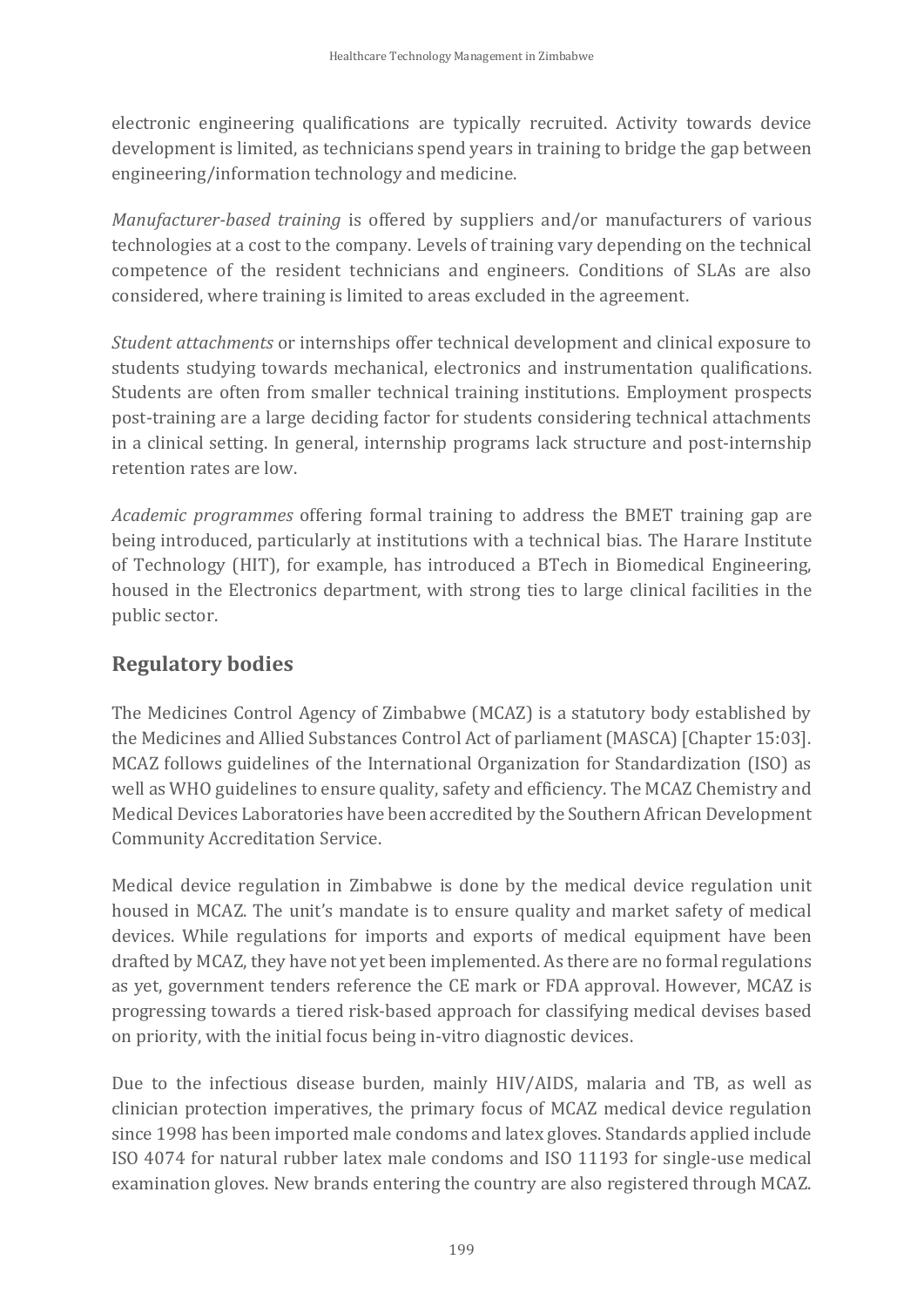Standards applied to other MCAZ activities include ISO 17025 for verifying competence of testing and calibration laboratories.

MCAZ is generally mandated with regulating all clinical trials, and with product testing as well as participating in research, documentation and policy creation, with healthcare technologies included in the scope. The body would therefore form a natural link with academic, scientific, clinical, government and industrial bodies to support the development of a medical device industry in Zimbabwe.

There is also scope for the regulatory body, in collaboration with local distributors and service providers, to play a more active role in the standardization of donor-based purchases for more focused management of healthcare technologies. The WHO has highlighted the challenges associated with donated medical devices, and offers guidelines for the planning and coordination of donations3. With thorough assessment of equipment and regulation of donation protocols, Zimbabwe and other African countries may be able to mitigate the problem of inheriting equipment with a short life-cycle and unpredictable operational safety.

#### *Radiation protection*

The Radiation Protection Authority of Zimbabwe (RPAZ) came about in 2014 through the Radiation Protection Act of Parliament [Chapter 15:15]. Legislation and guidelines have been formalized for ionizing radiation emitting devices.

RPAZ provides regulatory inspection to ensure compliance of radiation sources to legal guidelines and provides dosimeter services to all personnel exposed to ionizing radiation. Licensing of radiation services is also provided, authorizing protection and safe use of radiation sources based on Section 4 of the Radiation Protection Act [Chapter 15:15].

RPAZ is one of the few bodies to have conducted thorough needs assessment for ionizing radiation equipment across Zimbabwe, from which standards were developed for accreditation, installation and training as well as company registrations.

Although RPAZ is a well-established regulatory authority, there is still room for tighter regulation towards calibration and annual maintenance of equipment. This would improve HTM repair and maintenance standards of radiation equipment, as would partnerships between RPAZ, MCAZ and suitably identified research and training institutions.

<sup>1</sup> <sup>3</sup> "Medical device donations: considerations for solicitation and provision" available at http://www.who.int/medical\_devices/management\_use/manage\_donations/en/